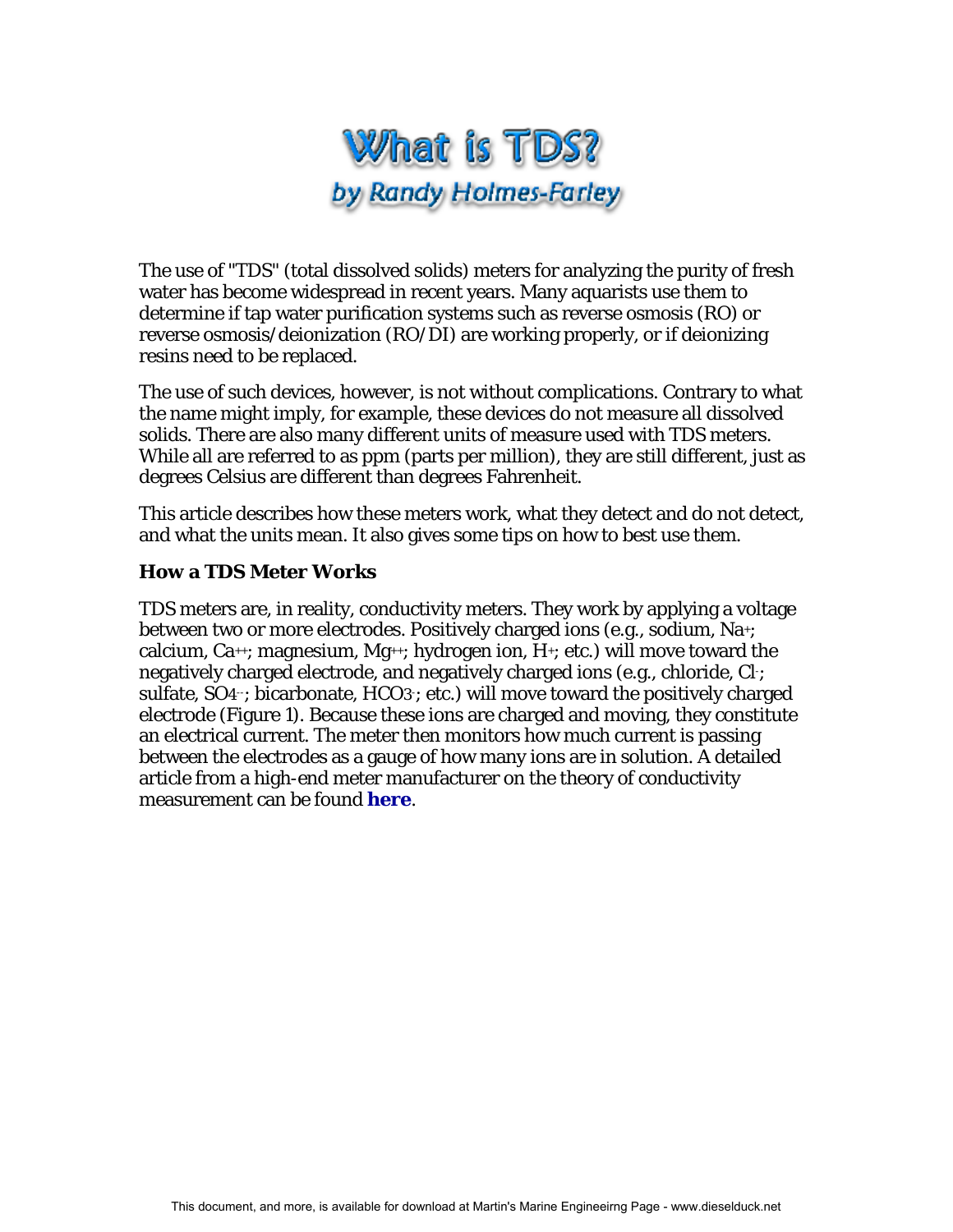

**Figure 1**. Schematic of a conductivity electrode, showing negatively-charged anions (blue) moving

toward the positively charged electrode, positively-charged cations (red) moving toward the negatively charged electrode, and neutral molecules (yellow) not moving at all.

## **What Does a TDS Meter Actually Detect?**

Since TDS meters are often used to test water "purity," it is important to understand what they do not detect. As conductivity meters in disguise, TDS meters will only detect mobile charged ions. They will not detect any neutral (uncharged) compounds. Such compounds include sugar, alcohol, many organics (including many pesticides and their residues), and unionized forms of silica, ammonia, and carbon dioxide. These meters also do not detect macroscopic particulates, as those are too large to move in the electric fields applied. So if you see "rusty" looking water from iron oxide particulates, that won't be measured. Neither will anything else that makes the water look cloudy. Bacteria and viruses also won't be detected.

Consequently, the term "total dissolved solids" is really quite a misnomer. "Total charged ions" is likely a much better term for what it measures. Fortunately, a measurement of total charged ions is good enough for many aquarium purposes.

In addition to how many ions are present, the measured conductivity of a solution is also a function of what ions are actually present. Table 1 shows the relative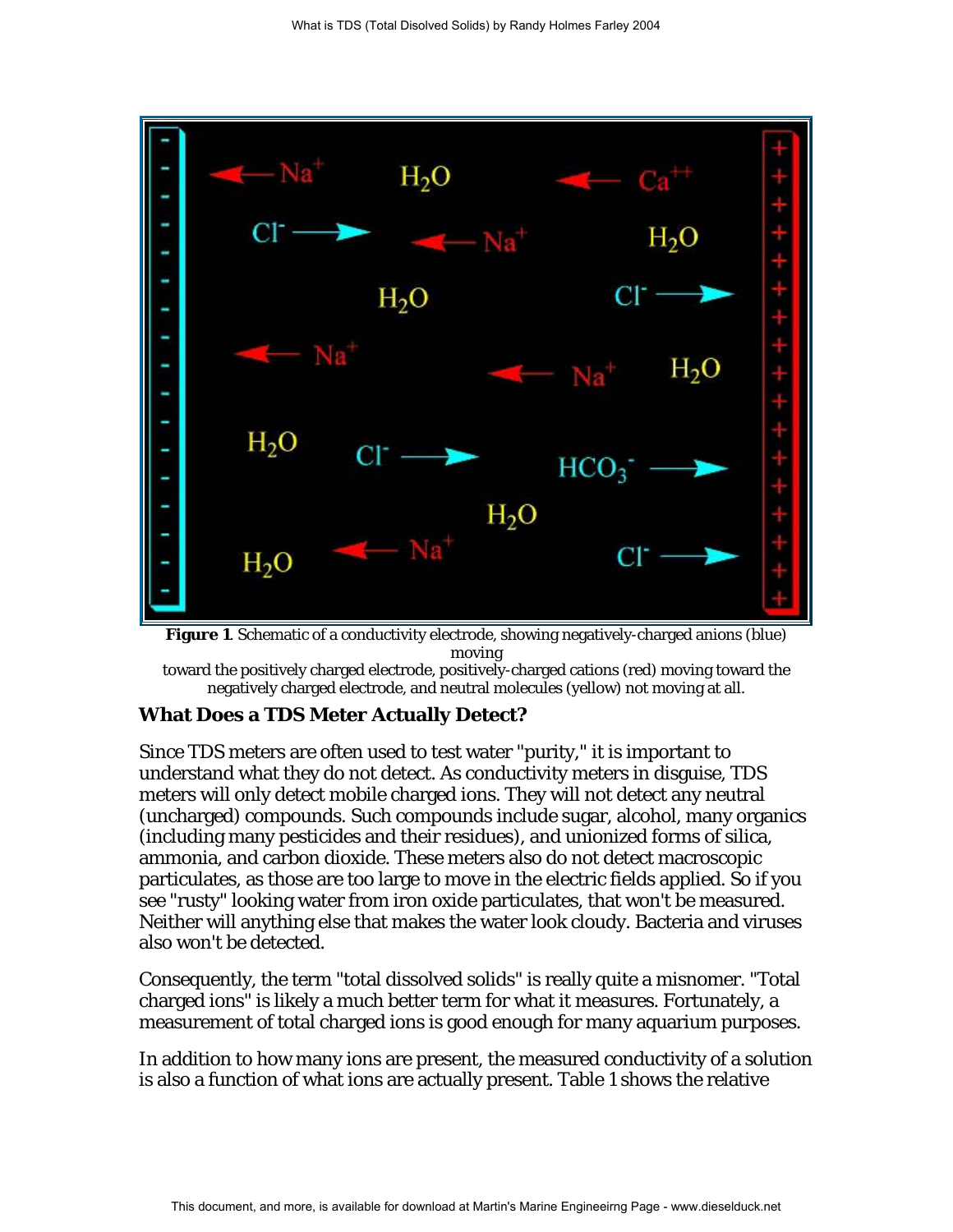water. There are differences between the conductivity of the different ions, and this fact becomes important in the discussion of the units that are used for conductivity in subsequent sections.

Ions with higher charges tend to have higher conductivity because they not only carry more charge but they respond more strongly to an electric field. Good examples of this are sulfate (SO4-) and calcium  $(Ca^{+})$ , which have higher conductivities than sodium (Na+) or chloride (Cl- ). Another effect is that larger ions tend to have more "drag" as they move through the water, and thus have lower conductivity. In such comparisons one needs to take into account the tightly bound water molecules that get dragged along as well, so one cannot simply look at molecular weights or ionic radii. This drag due to the size of the hydrated ion is, for example, why lithium (Li+) is so much less conductive than sodium, which in turn is less conductive than potassium  $(K<sup>+</sup>)$ .

| Table 1. Relative conductivity of various ions. |                                         |                                                           |     |  |  |  |
|-------------------------------------------------|-----------------------------------------|-----------------------------------------------------------|-----|--|--|--|
| <b>Cations:</b>                                 | <b>Relative</b><br><b>Conductivity:</b> | <b>Relative</b><br><b>Anions:</b><br><b>Conductivity:</b> |     |  |  |  |
| $H^+$                                           | 7.0                                     | OH <sup>2</sup>                                           | 4.0 |  |  |  |
| $Li+$                                           | 0.8                                     | $Cl+$                                                     | 1.5 |  |  |  |
| $Na+$                                           | 1.0                                     | $Br^-$                                                    | 1.6 |  |  |  |
| $K^+$                                           | 1.5                                     | Ŀ                                                         | 1.5 |  |  |  |
| $Mg^{++}$                                       | 2.1                                     | NO <sub>3</sub>                                           | 1.4 |  |  |  |
| $Ca^{++}$                                       | 2.4                                     | acetate                                                   | 0.8 |  |  |  |
| $Zn^{++}$                                       | 2.1                                     | SO <sub>4</sub>                                           | 3.2 |  |  |  |

#### **"Can I Just Use a Multimeter to Measure Conductivity?"**

No. Several factors make it impossible to accurately measure conductivity with a standard multimeter. The size and shape of the electrodes are significant, but more important is what happens at those electrodes. If a DC current is applied to seawater, numerous reactions take place when the ions hit the electrodes. Some ions will plate out on the electrodes, some may bubble off as gases, and the electrodes themselves may dissolve. These and other effects all serve to change the nature of the solution at the electrode, impacting the measured conductivity.

So how do conductivity probes get around this problem? They use an AC current rather than DC. Using fields that oscillate very rapidly, there is no overall movement of ions toward one electrode or the other. The ions move one way for a tiny fraction of a second, and then back the other direction for the second half of the cycle. Overall, the solution and electrodes stay unchanged and the conductivity is accurately measured. Modern conductivity meters use complex AC waveforms to minimize additional complications such as capacitance, which can interfere with simple conductivity measurements.

In practice, commercial conductivity probes have either two or four electrodes,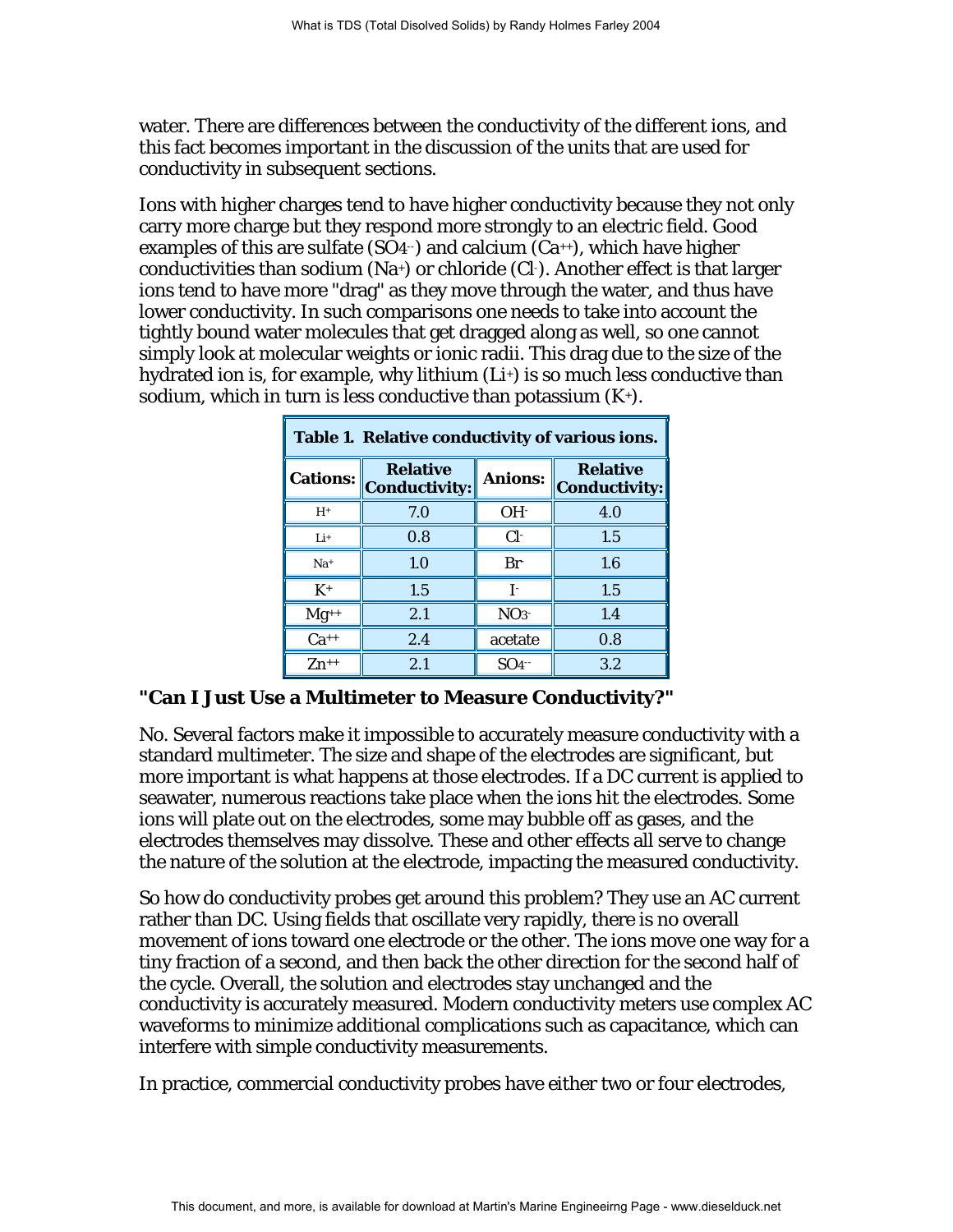that can cause degradation of the measurement. The electrodes are made of nonreactive materials such as epoxy/graphite, glass/platinum or stainless steel. The choice depends primarily on the nature of the solution to be tested, but nearly any commercial unit will be suitable for tap water.

#### **Does Temperature Impact TDS Measurements?**

One final complication is that the conductivity of ions in water depends upon temperature. There are a number of factors that cause this effect, but one big one is simply that the ions are naturally moving around faster as they get warmer. When the same numbers of ions are moving faster, the apparent conductivity is increased. The relationship between conductivity and temperature is complicated and dependent on the solution being tested.

Pure water responds fairly linearly with temperature, with its conductivity rising by 4.55% for every degree centigrade (2.5% per degree Fahrenheit). Sodium chloride solutions have a smaller change, about 2.12% per degree centigrade. Tap and other natural waters have many different ions in them, and such systems sometimes respond nonlinearly with temperature changes, but not typically to as great of an extent as does pure water.

For this reason, nearly all conductivity meters simultaneously measure the conductivity and the temperature. The internal electronics then take the temperature into account, and normally provide a value that is "corrected" to what the conductivity would be at a standard temperature (25°C). Some use a fixed correction (for example, one manufacturer uses 2.1% per degree centigrade, another uses 1.9% per degree centigrade). More expensive units often allow the user to select the temperature coefficient (I'd use about 2-3% per degree centigrade for tap water). Others even allow nonlinear corrections to be used. If your meter allows that, I'd pick that option as it is likely a fixed correction that is optimized for fresh water systems (often called nLF). Some very advanced meters also allow nonlinear correction for ultrapure water. If your meter uses either of these nonlinear corrections, it will clearly say so in the provided manual.

In short, since conductivity meters typically correct for temperature changes, the conductivity of the water sample can be measured regardless of the temperature of the sample.

### **What Do the Units "ppm" Mean?**

The units of measurement that TDS meters use are even more confusing than the name TDS. Conductivity meters (including TDS meters) always work by first measuring conductivity. Conductivity in solutions always has units that relate to resistance. Often those units are  $\mu$ S/cm (microsiemens per centimeter), but for solutions with higher conductivity, mS/cm (millisiemens per centimeter) is typically used (for example, normal seawater has a conductivity of about 53 mS/cm). For reference, the conductivity of totally pure water is  $0.055 \mu S/cm$ .

[[*Aside*: Often the purity of very pure water is presented in units of resistance, or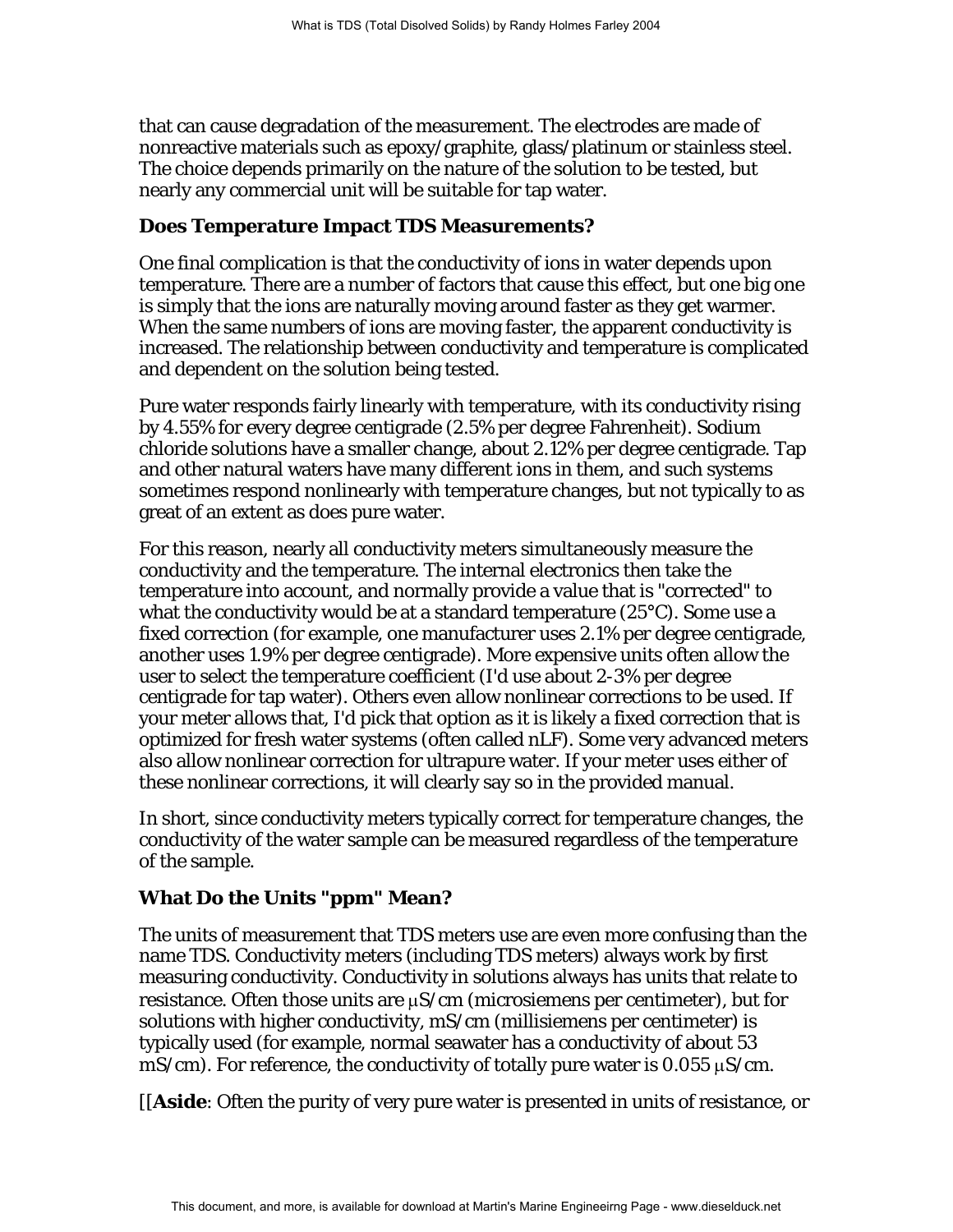Mohms (megaohms). In that case, totally pure water has a resistance of 18 Mohms, which is just 1/conductivity in  $\mu$ S/cm. Also, for curiosity, the highest known conductivity of an aqueous solution is that for 31% nitric acid, at 865 mS/cm.]]

Unfortunately, TDS meters do not typically provide a result in unambiguous conductivity units. They internally convert their conductivity measurement into a different unit: parts per million or ppm. Parts per million is the same as mg/kg. So these devices are somehow converting the conductivity unit into a weight based unit. The problem is that different users and different devices can define that conversion differently.

If you choose a meter that reads in mS/cm, then all of the concern about ppm units that is described below can be eliminated. The **[Pinpoint Conductivity](http://www.americanmarineusa.com/conductivityfacts.html)  [meter](http://www.americanmarineusa.com/conductivityfacts.html)** is such a unit (Figure 2). Some devices allow either unit to be displayed, although these are usually more expensive, such as the **[Oakton Con 200](http://www.4oakton.com/proddetail.asp?parent=52&prod=67&seq=5&TotRec=11)** (Figure 3).



**Figure 2**. The Pinpoint conductivity meter.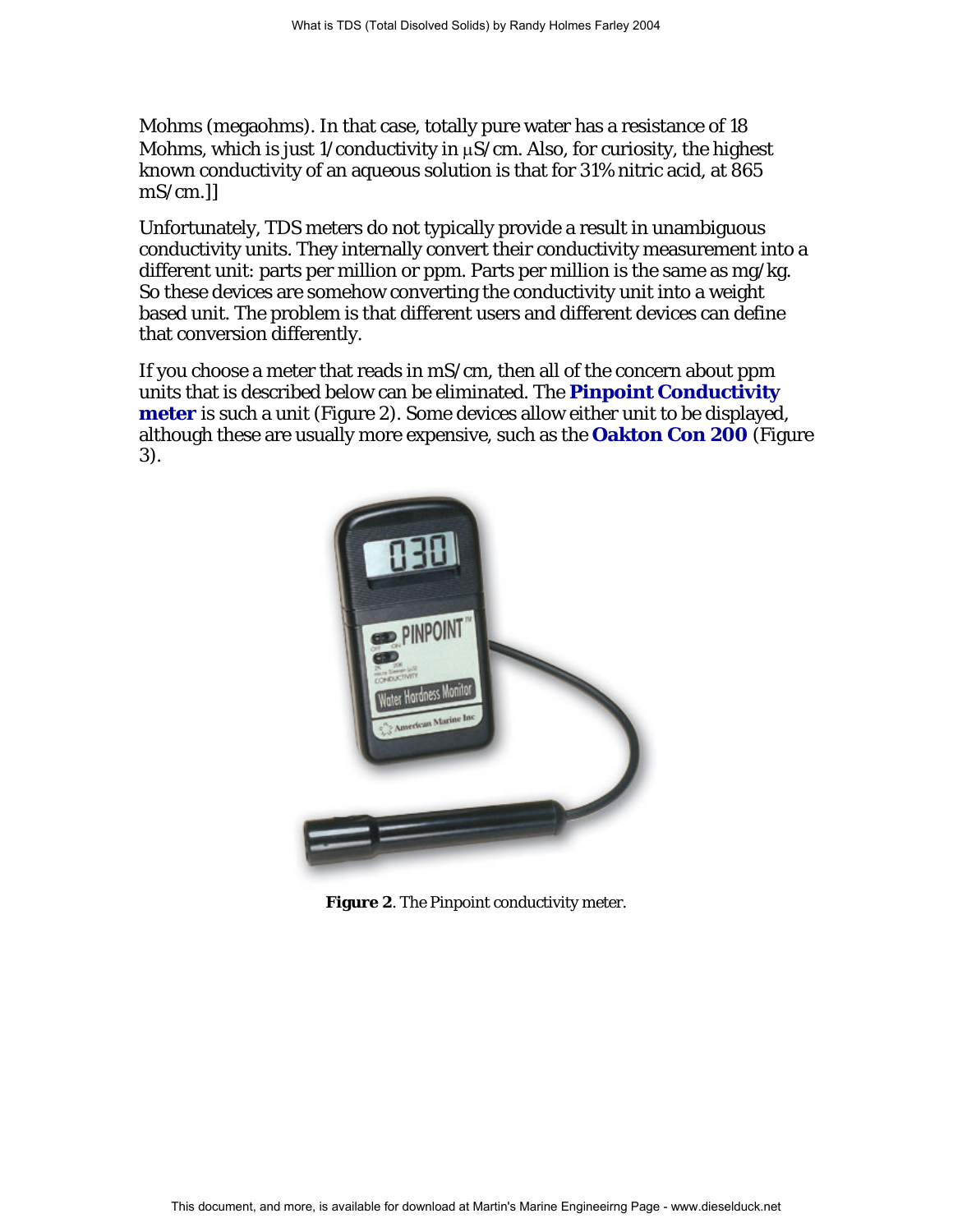

**Figure 3**. The Oakton Con 200 conductivity meter.

True TDS meters (that only give output in TDS units, such as the **[Oakton TDS](http://www.4oakton.com/proddetail.asp?parent=51&prod=199&seq=1&TotRec=8)  [Tester](http://www.4oakton.com/proddetail.asp?parent=51&prod=199&seq=1&TotRec=8)** shown in Figure 4) typically convert the conductivity reading into the ppm concentration of some salt that would give the same measured conductivity. For example, it might be set to give as its output the concentration of sodium chloride (NaCl) that would give that same conductivity. So if the device detected  $447 \mu$ S/cm, it might display that as 215.5 ppm, as that is the concentration of sodium chloride that gives that same conductivity.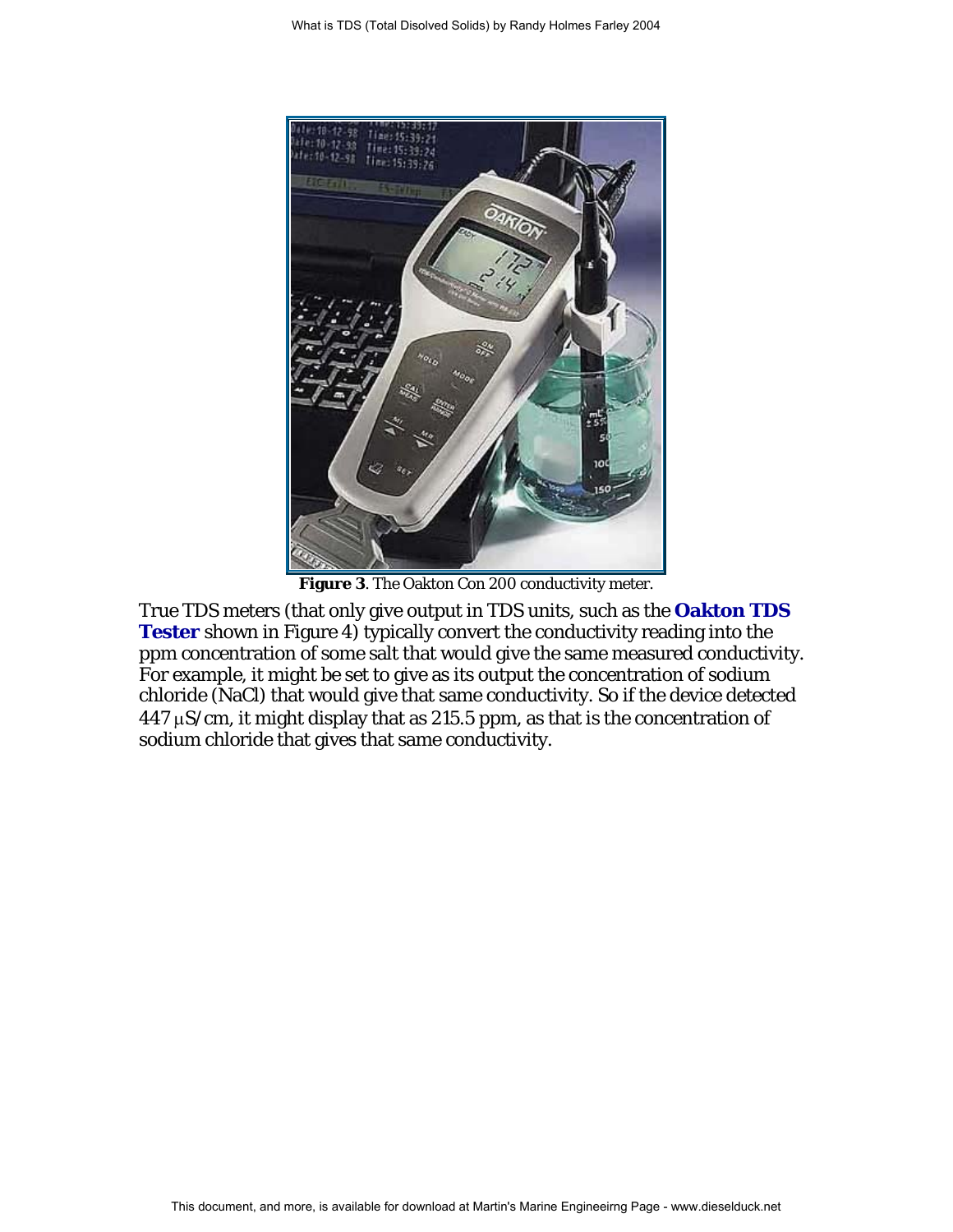

**Figure 4**. The Oakton TDS Tester.

Unfortunately, there is no single exact conversion between conductivity and ppm NaCl as the conductivity of a sodium chloride solution is not linear with concentration (that is, 20 ppm NaCl is slightly less conductive than twice that of 10 ppm NaCl, the reasons for which are beyond this article, but in a sense, the more ions there are in solution, the more they interfere with each other in terms of sensing the voltage, and in terms of moving in response to it). Nevertheless, for values in the range sensed by most TDS meters, a rough conversion is that 1 ppm  $NaCl = 2.1 \mu S/cm$ .

Now the fun really begins. The problem with such devices, at least when not carefully calibrated, is that it is not clear whether it is referring to ppm of sodium chloride equivalents, or to something else. **[Potassium chloride](http://store.elecdata.com/calitech/conductivity.aspx)** (KCl) is actually used as the standard more often than sodium chloride. Additionally, researchers often use something called **[442](http://store.elecdata.com/calitech/442.aspx)**, which is a mixture of sodium sulfate (40%), sodium bicarbonate (40%) and sodium chloride (20%). The 442 mixture is designed to mimic the ions often present in natural fresh water systems.

These systems all have slightly different relationships between concentration (in ppm) and conductivity (in  $\mu$ S/cm). Table 2 shows this relationship for some commercial conductivity standards made by **[Oakton](http://www.4oakton.com/Con_to_TDS.htm)**. For many aquarium purposes, it may make little difference whether the true value corresponds to 10 ppm NaCl or 10 ppm 442, but there is a 30-70% difference in the measured conductivity and hence in the total ions present. **Consequently, two aquarists using different meters (which may use different standards) may get substantially different results on the same water.** Of course, if you calibrate the meter yourself (if that is possible, not all meters can be calibrated), instead of accepting a factory calibration, then you eliminate this concern since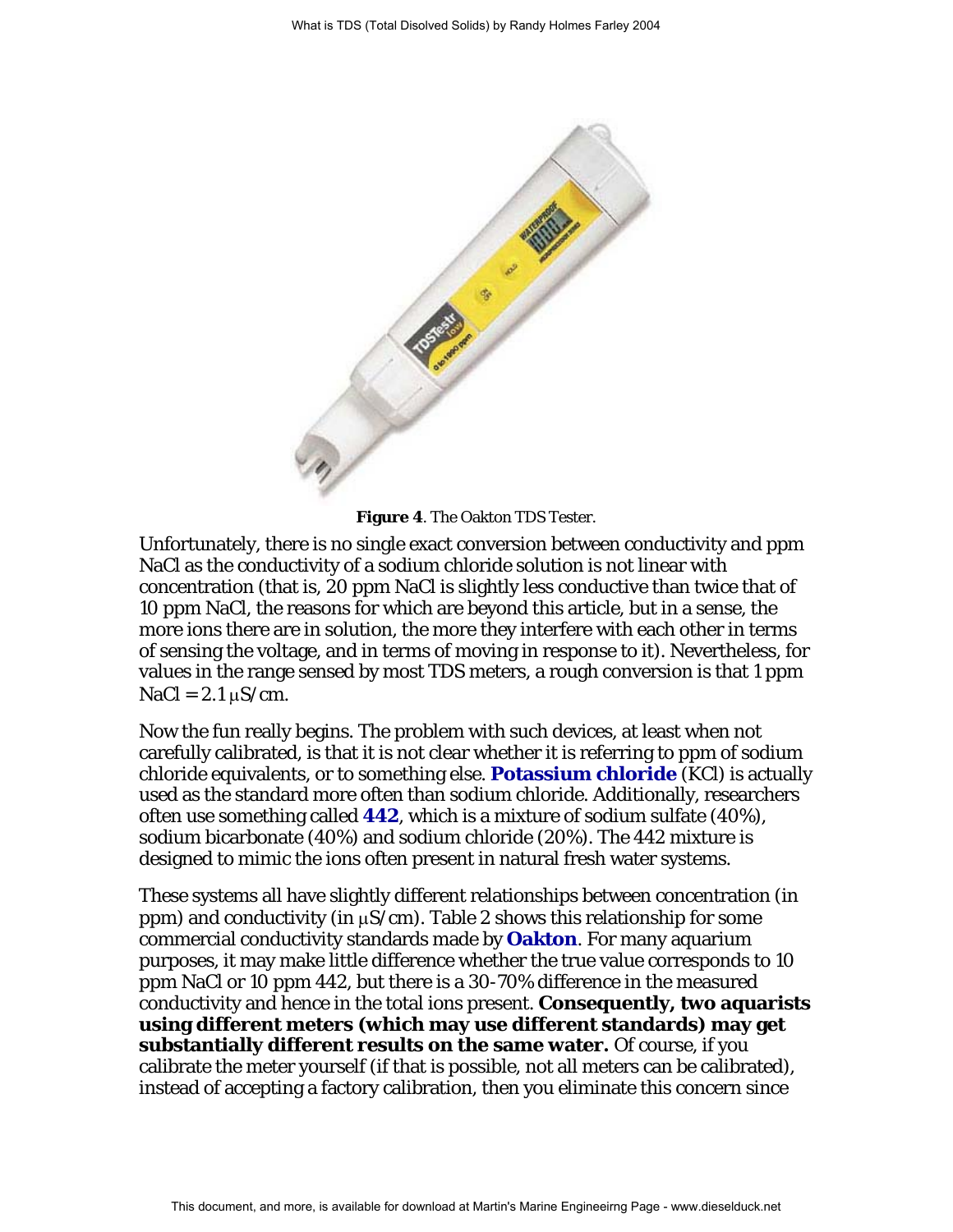| Table 2. Conductivity and ppm values for various<br>commercial standards made by Oakton. |                                     |                       |                               |                       |  |  |
|------------------------------------------------------------------------------------------|-------------------------------------|-----------------------|-------------------------------|-----------------------|--|--|
| Model #<br>(bottles)                                                                     | <b>Conductivity</b><br>$(\mu S/cm)$ | <b>TDS</b> ppm<br>KCl | <b>TDS</b> ppm<br><b>NaCl</b> | <b>TDS</b> ppm<br>442 |  |  |
| WD-00653-23                                                                              | 23                                  | 11.6                  | 10.7                          | 14.74                 |  |  |
| WD-00653-16                                                                              | 84                                  | 40.38                 | 38.04                         | 50.50                 |  |  |
| WD-00653-47                                                                              | 447                                 | 225.6                 | 215.5                         | 300.0                 |  |  |
| WD-00653-18                                                                              | 1413                                | 744.7                 | 702.1                         | 1000                  |  |  |
| WD-00653-15                                                                              | 1500                                | 757.1                 | 737.1                         | 1050                  |  |  |
| WD-00653-27                                                                              | 2070                                | 1045                  | 1041                          | 1500                  |  |  |
| WD-00653-20                                                                              | 2764                                | 1382                  | 1414.8                        | 2062.7                |  |  |
| WD-00653-89                                                                              | 8974                                | 5101                  | 4487                          | 7608                  |  |  |
| WD-00606-10                                                                              | 12,880                              | 7447                  | 7230                          | 11,367                |  |  |
| WD-00653-50                                                                              | 15,000                              | 8759                  | 8532                          | 13,455                |  |  |
| WD-00653-32                                                                              | 80,000                              | 52,168                | 48,384                        | 79,688                |  |  |
| Model #<br>(pouches)                                                                     |                                     |                       |                               |                       |  |  |
| WD-35653-09                                                                              | 10                                  | 4.7                   | 4.8                           | 7.0                   |  |  |
| WD-35653-10                                                                              | 447                                 | 225.6                 | 215.5                         | 300.0                 |  |  |
| WD-35653-11                                                                              | 1413                                | 744.7                 | 702.1                         | 1000                  |  |  |
| WD-35653-12                                                                              | 2764                                | 1382                  | 1414.8                        | 2062.7                |  |  |
| WD-35653-13                                                                              | 15,000                              | 8759                  | 8532                          | 13,455                |  |  |

you know exactly what you calibrated with.

# **Tips for Using TDS Meters**

1. Always rinse the business end of TDS and conductivity meters before and after each use with as clean fresh water as you have available. The buildup of salts will interfere with proper operation, and the carryover of salts from one solution to another can skew the readings.

2. Do not touch or otherwise abrade the electrode surfaces, except with a soft, nonabrasive cloth.

3. Clean the electrodes, when necessary, by soaking the tip in acid (e.g., vinegar or diluted hydrochloric acid (muriatic acid)) and then rinsing well in water. If it is heavily fouled with organic material, soaking the tip in alcohol or bleach may help. Gentle wiping with a soft, nonabrasive cloth may also be acceptable.

4. If you care what the exact readings mean, be sure to calibrate the meter using a commercial standard. Some meters may require an exact standard, or any of several standards with a preset value, so get the meter first and see what you need. One standard is adequate. If all you care about is whether the reading is zero or not (for testing water purification systems), then calibration may not be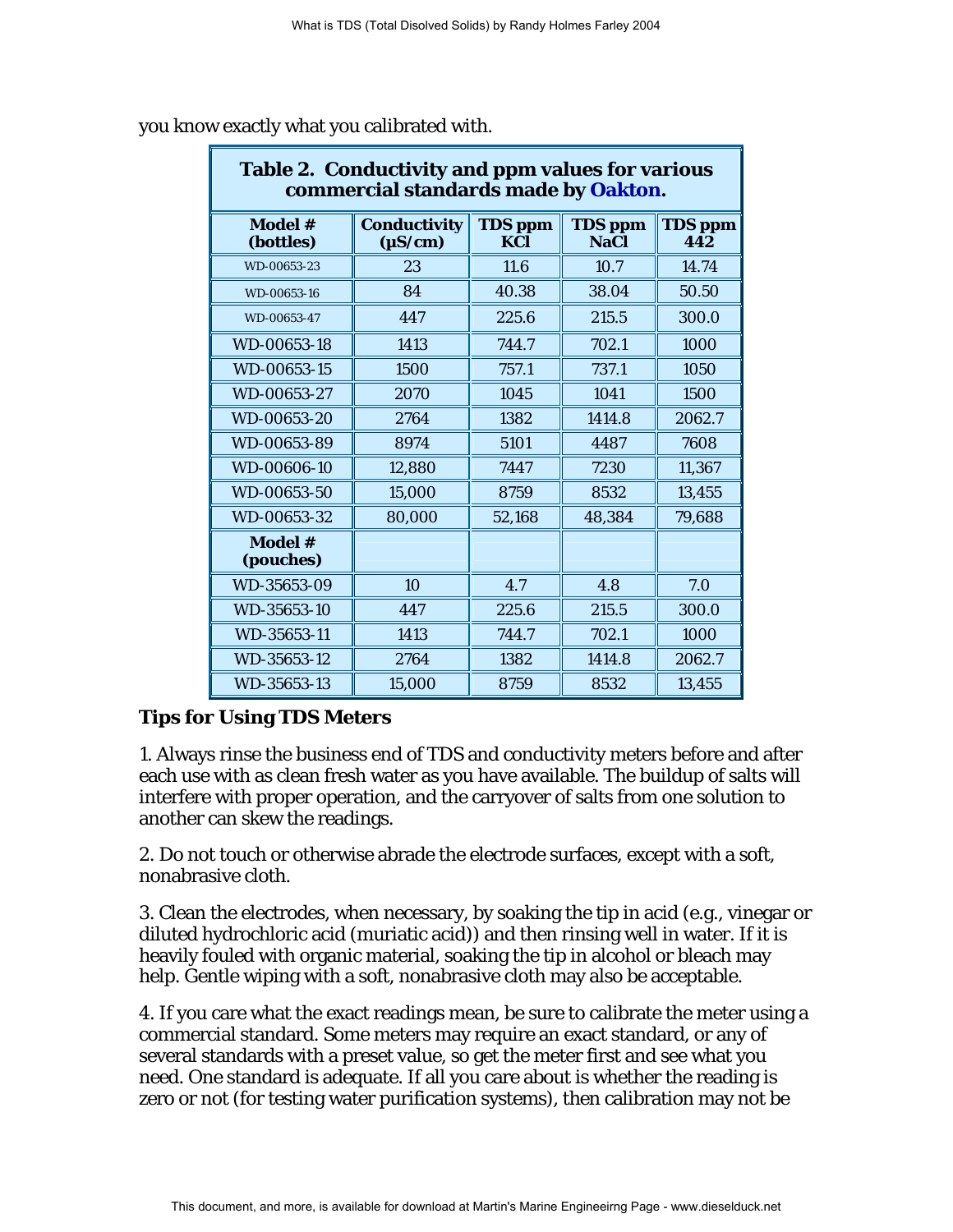important.

5. Nearly all conductivity (TDS) meters have automatic temperature compensation over the range from 0 to 50ºC. Even the least expensive units usually do this. If for some reason yours does not, the standard temperature for taking readings is 25ºC. Just be aware that readings in cooler temperatures will be artificially low if it is not corrected (about 2-4% per degree centigrade).

6. Only very expensive meters have cell constant adjustment. The "cell constant" is another word for calibration, but is somewhat more sophisticated as some units allow you to use different electrode assemblies optimized for different types of solutions. For example, some are optimized for low, medium, or high conductivities in the solutions to be tested. The meter would have to know what kind of electrode assembly it was attached to, if it were allowed to be changed. Most TDS meters will not permit this change.

7. If you are using a TDS or conductivity meter to monitor the performance of an RO membrane, then the measured value should drop by at least a factor of 10 from the starting tap water. So, for example, if the tap water reads 231 ppm, then the RO water should be less than 23 ppm. In many cases, it will drop much more than that. Less of a drop than a factor of 10 indicates a problem with the RO membrane.

8. If you are using a TDS or conductivity meter to monitor the performance of an RO/DI system, then the measured value should drop to near zero. Maybe 0-1 ppm. Higher values indicate that something is not functioning properly, or that the DI resin is becoming saturated and needs replacement. However, that does not necessarily mean that 2 ppm water is not OK to use. But beware that it may begin to rise fairly sharply when the resin becomes saturated. Do not agonize over 1 ppm vs. zero ppm. While pure water has a TDS well below 1 ppm, uncertainties from carbon dioxide in the air (which gets into the water and ionizes to provide some conductivity) and the TDS meter itself may yield results of 1 or 2 ppm even from pure water.

9. If you are using a TDS or conductivity meter to monitor the saturation of limewater, then it will have to be able to read as high as 10.5 mS/cm (about 9300 ppm of 442 equivalents). This **[linked article](http://reefkeeping.com/issues/2003-05/rhf/feature/index.htm)** describes how that is done.

10. If you are using a TDS or conductivity meter to monitor the salinity of a marine aquarium, you will have to be able to read up to about 53 mS/cm (about 53,000 ppm of 442 equivalents). I do not suggest trying to determine salinity from diluted samples, as the conductivity of seawater does not drop linearly with dilution.

11. You can measure the TDS of a water sample in any way that is convenient given the water and the meter being used. The primary consideration is that the entire electrode assembly must be submerged in the sample without a lot of bubbles or solids present between the electrodes. So, for example, you cannot